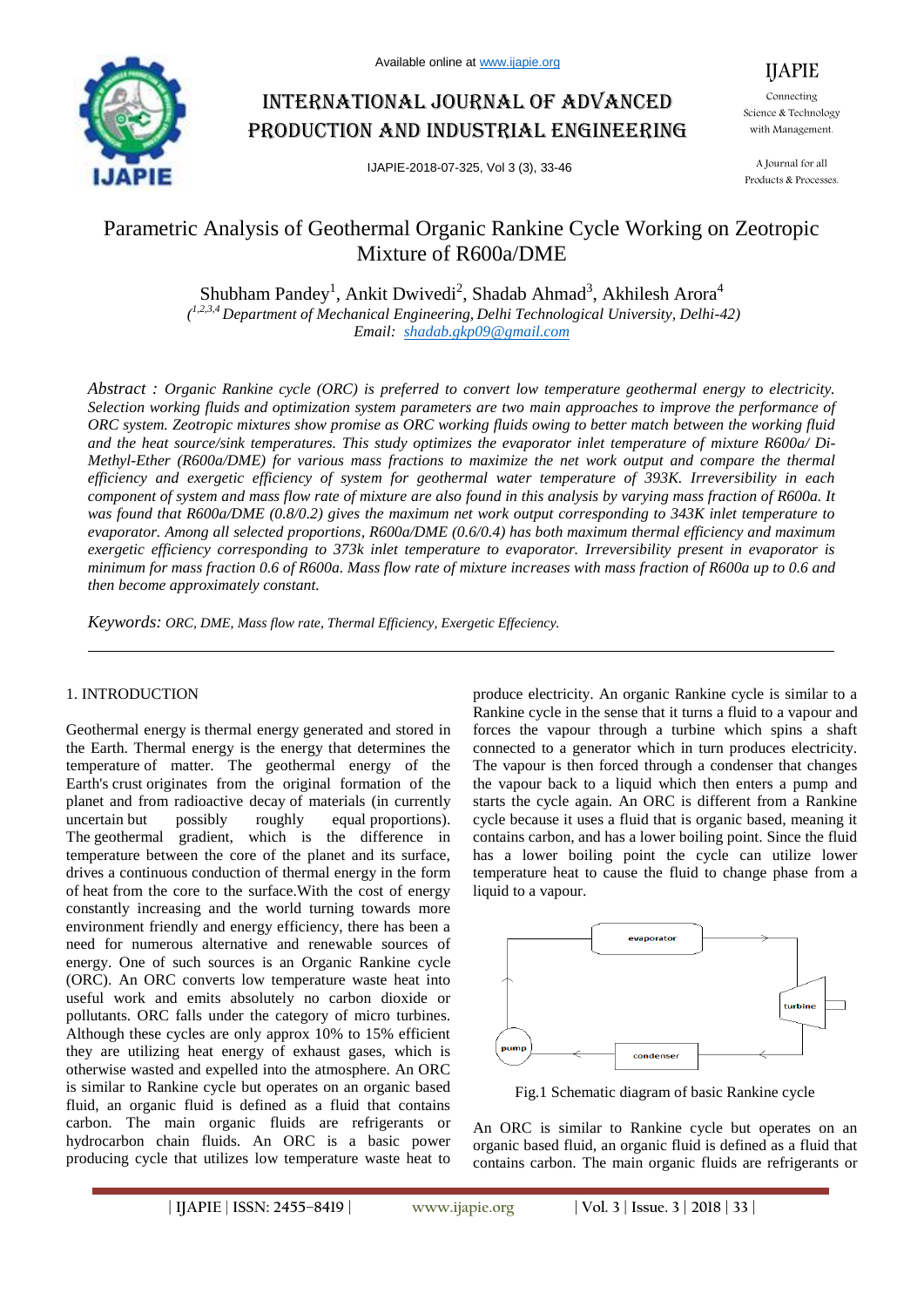hydrocarbon chain fluids. An ORC is a basic power producing cycle that utilizes low temperature waste heat to produce electricity. An organic Rankine cycle is similar to a Rankine cycle in the sense that it turns a fluid to a vapour and forces the vapour through a turbine which spins a shaft connected to a generator which in turn produces electricity. The vapour is then forced through a condenser that changes the vapour back to a liquid which then enters a pump and starts the cycle again. An ORC is different from a Rankine cycle because it uses a fluid that is organic based, meaning it contains carbon, and has a lower boiling point. Since the fluid has a lower boiling point the cycle can utilize lower temperature heat to cause the fluid to change phase from a liquid to a vapour.



Fig.2 T-S Diagram of Basic Rankine Cycle

An ORC is similar to Rankine cycle but operates on an organic based fluid, an organic fluid is defined as a fluid that contains carbon. The main organic fluids are refrigerants or hydrocarbon chain fluids. An ORC is a basic power producing cycle that utilizes low temperature waste heat to produce electricity. An organic Rankine cycle is similar to a Rankine cycle in the sense that it turns a fluid to a vapour and forces the vapour through a turbine which spins a shaft connected to a generator which in turn produces electricity. The vapour is then forced through a condenser that changes the vapour back to a liquid which then enters a pump and starts the cycle again. An ORC is different from a Rankine cycle because it uses a fluid that is organic based, meaning it contains carbon, and has a lower boiling point. Since the fluid has a lower boiling point the cycle can utilize lower temperature heat to cause the fluid to change phase from a liquid to a vapour. Several geothermal provinces in India categorized by high heat flow  $(78.468 \text{ MW/m}^2)$  and thermal gradients (47100 $\degree$ C/km) discharge about 450 thermal springs. These provinces are capable of generating 10,600 MW of power. Though geothermal power production in Asian countries like Indonesia, Philippines has gone up by 1800 MW in 1998, India with its 10,600 MW geothermal power potential is yet appear on the geothermal power map of the world.

The thermal efficiency of geothermal electric plants is low, around 10 to 23%, because geothermal fluids do not reach the high temperatures of steam from boilers. The laws of thermodynamics limit the efficiency of heat engines in extracting useful energy. Exhaust heat is wasted, unless it can be used directly and locally, for example in greenhouses, timber mills, and district heating. System efficiency does not materially affect operational costs as it would for plants that use fuel, but it does affect return on the capital used to build the plant. A very large amount of geothermal energy is stored in the earth, but 70% of the geothermal source is lowenthalpy geothermal water at temperatures lower than 150°C. The International Geothermal Association (IGA) has reported that 10,715 megawatts (MW) of geothermal power in 24 countries is online, which was expected to generate 67,246 GWh of electricity in 2010. This represents a 20% increase in online capacity since 2005. IGA projects growth to 18,500 MW by 2015, due to the projects presently under consideration, often in areas previously assumed to have little exploitable resource [3, 50-54].

# 2. LITERATURE REVIEW

**Angelino and Paliano [4]** examined the performance of a geothermal ORC with mixtures of n-butane and n-hexane. Their results showed that the ORC with a mixture of n-butane and n-hexane produced 6.8% more electricity than with just n-pentane. **Heberle et al. [7]** investigated the exergy efficiency of subcritical ORCs with zeotropic mixtures (isobutane/isopentane and R227ea/R245fa) as the working fluids for conversion of low-enthalpy geothermal sources. Their results showed that the exergy efficiencies increased by 4.3–15% using mixtures compared to the most efficient pure fluid for geothermal source temperatures below  $120 \, \text{C}$ . They pointed out that the temperature glide during condensation should be fit to the cooling water temperature difference.**Baik et al. [8]** investigated the power enhancement potential of a transcritical ORC with R125 based HFC mixture working fluids using a low-temperature geothermal heat source of about 100 °C. Their results showed that the optimized transcritical ORC with an R125/R245fa mixture working fluid yielded 11% more power than the optimized subcritical ORC with just R134a. **Liu et al. [9]** investigated the method to determine the mixture condensation pressure and the effect of the condensation temperature glide on the geothermal ORCs performance with zeotropic mixtures as working fluids. Their results showed two maxima in the cycle thermal efficiency, exergy efficiency and net power output when the condensation temperature glide matches the cooling water temperature rise. Use of zeotropic mixtures can also increase the thermodynamic performance of ORCs driven by solar energy or high temperature heat sources. **Papadopoulos et al. [10]** proposed a holistic approach for fluid selection. By the use of computer aided molecular design in conjunction with process optimization physical, chemical, environmental, safety and economic properties of pure ORC fluids were evaluated. Schuster et al. considered different working fluids in supercritical cycles. **Demuth [11]** evaluated in a case study for a geothermal power plant two natural hydrocarbons for certain compositions at 137°C and 182°C geothermal water temperatures. For subcritical cycles efficiency increases up to 14% compared to the most efficient pure fluid propane. **Heberle and Brüggemann [12]** investigated both series and parallel CHP system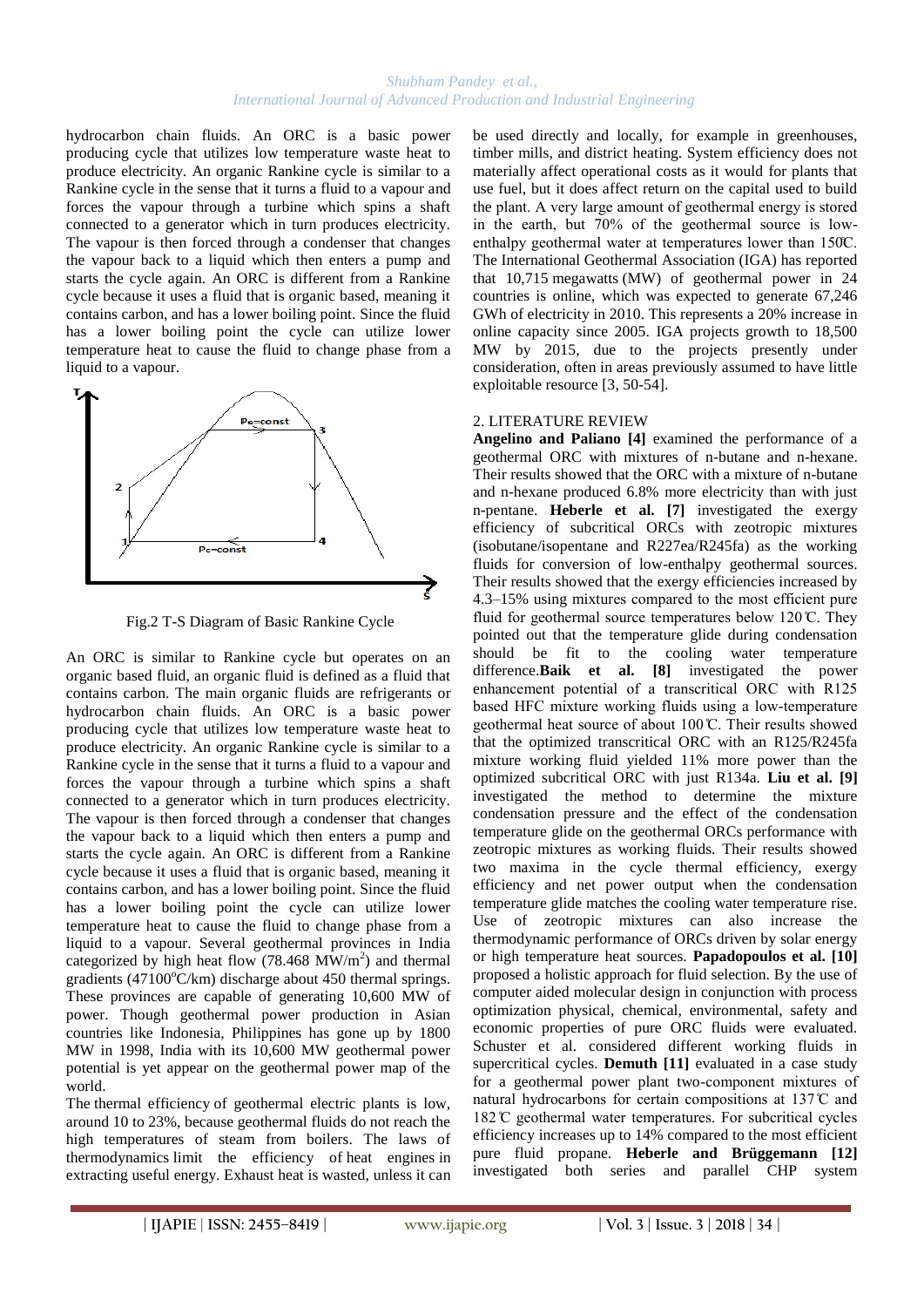configurations for thermal utility temperature up to 90℃. Their analysis showed higher second law efficiency for the CHP series concept. They reported an increase of 20% in second law efficiency of the CHP system when compared to the stand-alone power generation ORC. The system's second law efficiency reached about 54% for the 'series' concept and about 50% for the 'parallel' concept. **Kim et al.** [13] analyzed the performances with seven different fluids of a regenerative ORC with heat supplied in series driven by a low-temperature heat source. They found that higher turbine inlet pressure leads to lower second law efficiency of ORC, but anyway higher than the CHP system. Also the optimal working fluids vary with the heat source temperature. **Gozdur and Nowak [14]** studied Rankine cycles with heat source temperature of 80℃ to 115℃ using natural and synthetic working fluids, as well as mixtures. They found that highest values of power obtained have been for the natural working fluid-propylene and single component synthetic fluid R227ea; highest values of efficiency obtained have been for the natural working fluid-propylene and singlecomponent synthetic fluid R245fa. **Habka and Ajib [15]** investigated the effect of the heating demand parameters of the cogenerative section on the overall power plant behavior for two connections of CHP systems (parallel plant and CHP integration according to NueStadt Glewe plant in Germany) operating with R134a and fuelled by a geothermal resource at 100℃. They investigated the exergy efficiency, net output power of ORC, irreversibility related to the exhausted geothermal water and the total heat exchangers surface areas. They concluded that the performances of such CHP configurations are compromised when working at high cogeneration heating parameters (i.e. temperature and heat demand of the utilities). They also found that the parallel connection is more economical and that the series connection is energetically more efficient and that, on the contrary, the integration according to NueStadt Glewe power plant does not provide any significant optimization. They also noticed that the maximum optimized mechanical power in all of the investigated CHP configurations is not higher than 50% of the maximum power produced by the corresponding standalone ORC. **Guo et al. [16]** investigated a novel cogeneration system consisting of low temperature geothermal-powered ORC, an intermediate heat exchanger and a heat pump subsystem at same time identifying a suitable working fluid. The results indicated that the optimized fluids based on each screening criteria are not the same and there exist optimum evaporation temperatures maximizing the P<sub>net</sub> value and minimizing the A/P<sub>net.</sub> **Hung et al.** [17] studied an ORC using different fluids among wet, dry and isentropic fluids. Dry and isentropic fluids showed better thermal efficiencies and moreover, they did not condense during expansion in the turbine thus less damage in the machine was obtained. **Tchanche et al. [18]** analyzed thermodynamic characteristics and performances of 20 fluids in a low-temperature solar organic Rankine cycle and R134a was recommended. Heberle et al. [19] studied the second law efficiencies of zeotropic mixtures as the working fluids for a geothermal ORC. The results showed that the efficiency was increased up to 15% compared to that of pure fluid for heat source

temperature below 120°C. **Deethayat et al. [20]** studied a basic ORC using R245fa/R152a as the working fluids and the irreversibility at the evaporator and the condenser were found to be less than those of the unit using single R245fa. Anyhow, there was a limit of R152a composition due to its high flammability when the value was over 30%. In this study, performance analysis of a 50KW ORC with internal heat exchanger was studied when the working fluid was a mixture of R245fa/R152a. A hot water stream at 115°C was taken as a heat source at the evaporator and a cool water stream fixed at 27°C was conducted as a heat sink at the condenser. The effects of evaporating temperature, mass fraction of R245fa and effectiveness of internal heat exchanger on the ORC performances following the first law and the second law of thermodynamics were considered. Fiaschi et al. [21] investigated possibility of using an absorption heat transformer to enhance low-enthalpy geothermal water temperature for producing electricity throughout ORC power plant. **Gozdur and Nowak [22]** found that the cycle efficiency is not a sufficient criterion for assessment of the ORC. Regarding the ORC–CHP systems energized by geothermal water, few activities and researches have been conducted for different assumptions and evaluations. **Li et al. [23]** analyzed the series and parallel circuit geothermal systems (100–150℃) in oil field using ORC under consideration of various working fluids. The results showed that R601a has the highest cycle performance within the scope of that study and the series circuit with a pre heater has higher efficiencies than that without. **Tempesti et al. [24]** presented a thermoeconomic analysis of a micro-Combined Heat and Power (CHP) plant operating through an ORC using the geothermal (80–100℃) and solar energies. The results showed that R245fa allows the lowest price of electricity production and the lowest overall cost of the CHP plant. **Khennich et al. [25]** modeled two CHP systems with ORC and R134 a as working fluid. The both systems generated less mechanical power than the heat delivered to the heating load and a higher fraction of the heat source was used as the heating load increases. **Mago et al. [26]** analysed the exergy destruction in Organic Rankine Cycle. Visual representations using an exergy wheel clearly show the exergy accounting for each thermodynamic process. The results show that the evaporator has by far the highest exergy destruction rate, followed by the turbine. Therefore, it seems that cycle modifications, of which the aim is to reduce exergy destruction in the evaporator, have a major potential to increase the power output of the ORC. **Roy et al. [27]** studied the output power, the second and first law efficiency and irreversibilities of an ORC using R12, R123 and R134a as working fluids. The ORC was driven by flue gas waste heat at 140℃. Their results show that the point of maximum thermal efficiency and maximum power output do not coincide. Furthermore the second law efficiency is strongly affected by the pinch point temperature difference in the evaporator. **Heberle et al. [28]** investigated the second law efficiency of an ORC with zeotropic mixtures of isobutene/isopentane and R227ea/R245fa as working fluids. The results show that for temperatures below 120℃ the second law efficiencies increased in the range of 4.3–15%.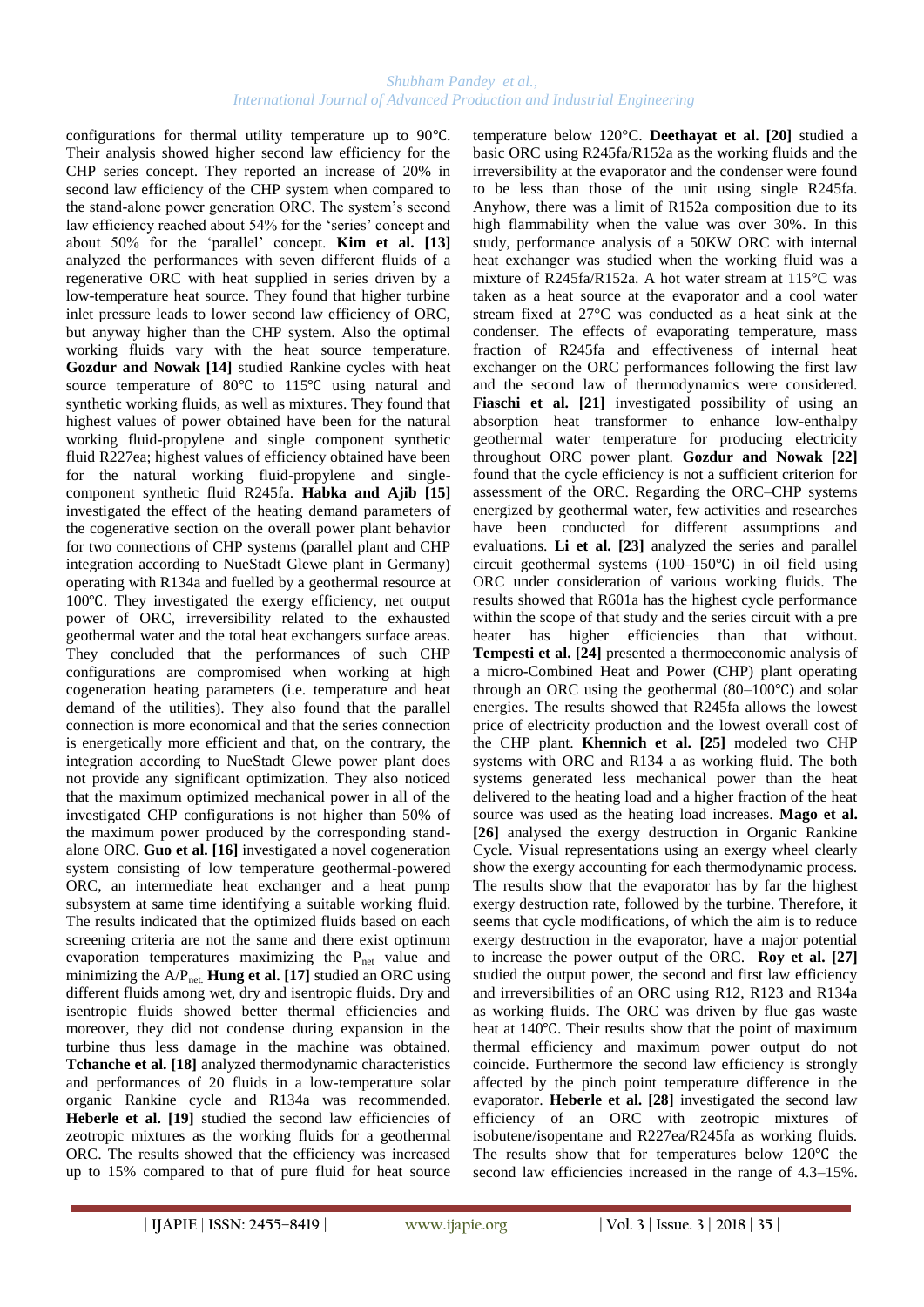The optimal second law efficiency was achieved when the temperature glide of condensation and cooling water matched. **Ho et al. [29]** compared the Organic Flash Cycle (OFC) to an optimized basic ORC cycle, a zeotropic Rankine cycle with a binary ammonia–water mixture and a transcritical  $CO<sub>2</sub>$  cycle. A distinction is made between utilization efficiency and second law internal efficiency. The former definition assumes that the exergy which is left in the waste heat stream is discarded or unused, while the latter discards exergy destruction due to heat transfer in the evaporator. The definition of second law efficiency is therefore not unique; it is based on a carefully selected set of chosen input and output streams. **Liu et al. [30]** analyzed the influence of the temperature glide during the zeotropic condensing process on the thermal efficiency, exergy efficiency and output work of ORC system. Based on the experimental result of the exhaust gas under varying operating conditions. **Yang et al. [31]** studied the system performance of eight zeotropic mixtures as working fluids in a waste heat recovery system of vehicle engine. **Wang and Zhao [32]** compared three different compositions (0.9/0.1, 0.65/0.35 and 0.45/0.55) of R245fa/R152a to pure R245fa at a low temperature solar ORC. In order to investigate the second law efficiency of subcritical cycles. **Garg et al. [33,34]** respectively used isopentane/R-245fa,  $CO<sub>2</sub>/isopentane$  and  $CO<sub>2</sub>/propane$  as working fluids, and evaluated the system performance. A technique of identifying the required source temperature for a given output of the plant and the maximum operating temperature of the working fluid is developed by the authors. For the heat source temperature of 150℃ and 250℃, when using mixtures as the working fluids of ORC systems. **Chys et al. [35]** found a potential increment of 16% and 6% in system efficiency respectively. The power generation at optimal condition can be increased by 20% for the low temperature heat source comparing with the pure working fluids. **Venkatarathnam et al. [36]** considered that there were certain limits for the temperature glide of the heat transfer fluid in the evaporator and condenser to avoid pinch point, which could be used to evaluate the suitability of zeotropic mixtures for glide matching. **Chen et al. [37]** proposed a supercritical Rankine cycle using zeotropic mixtures for the low grade heat. The result showed that thermal efficiencies of the cycles using mixtures (0.7R134a/0.3R32) were 10–30% higher than the cycle with pure R134a. **Saleh et al. [38]** examined 31 pure fluids with ORC cycle operating temperature of less than 100℃. The results show that the thermal efficiency ranges between 3.6% and 13% depending on choice of working fluid and rises with increasing critical pressure of the fluid. **Tchanche et al. [39]** evaluated 20 working fluids for a solar ORC micro-power system. For the chosen boundary conditions R134a, R152a and R600 are the most suitable fluids. **Papadopoulos et al. [40]** proposed a holistic approach for fluid selection. By the use of computer aided molecular design in conjunction with process optimization physical, chemical, environmental, safety and economic properties of pure ORC fluids were evaluated. **Bliem [41]** investigated the use of R114/R22 for geothermal power generation. The mixture shows between 3% and 8% higher efficiency

compared to R114. It should be noted that these fluids are forbidden by law nowadays. **Gawlik and Hassani [42]** demonstrated that levelized equipment costs can be reduced by using mixtures instead of pure fluids in geothermal binary plants. **Borsukiewicz [43]** analyzed different pure fluids and a propane/ethane mixture for low-temperature ORC. They observed a higher power output at similar thermal efficiency for the equimolar propane/ethane mixture compared to pure propane. **Lakew et al. [44]** stated that when a heat source with temperature ranging from 80 to 160℃, using R227ea resulted in a maximum power output; when heat source temperature ranged from 160 to 200℃, using R245fa could obtain a maximum power.

Through the literature survey it was recognized that the parametric study of the mixture of R600a and Di-Methyl-Ether used in the ORC has not been done. Efficient operation of an Organic Rankine Cycle is primarily a function of two parameters: the working conditions of the cycle and the thermodynamic properties of the working fluid used in the cycle. Three main types of working fluids exist that can be used in ORC. These types are classified by their slope on the vapour side of the saturation curve. The plot in fig.2.1 is a simple saturation dome that has been cut off after the inflection point in order to display the different type of fluid slopes. Fig.2.1 below shows a comparison of the types of fluids classified by their slopes on a T-s diagram. Note that this diagram does not directly reflect any specific fluids it is simply a graphic display of the possible types of fluids and their slopes [45,46].



Fig.3 T-S Diagram for Different Fluid Types

A fluid that has a negative slope, such as the blue line in fig.3, is called a wet fluid. The most common wet fluid is water but other wet fluids include: ethanol, methane, hydrogen, DME and most fuels. A fluid that has a positive slope, such as the green line in fig.2.1, is called a dry fluid. Common dry fluids include: toluene, n-pentane, isopentane, R-245fa, Isobutane and many refrigerants. A fluid that has an infinite slope, such the red line in fig.2.1, is called an isentropic fluid. Common isentropic fluids include: benzene, R-11, R-123, and hexane. The different types of fluids can vary the thermal efficiency of the ORC and each type can offer a different advantage when it is used within the cycle.

### 3. SYSTEM DISCRIPTION

The working principles for the ideal organic Rankine cycle are similar to the ideal Rankine cycle. The condensate working fluid is pumped from the condenser where the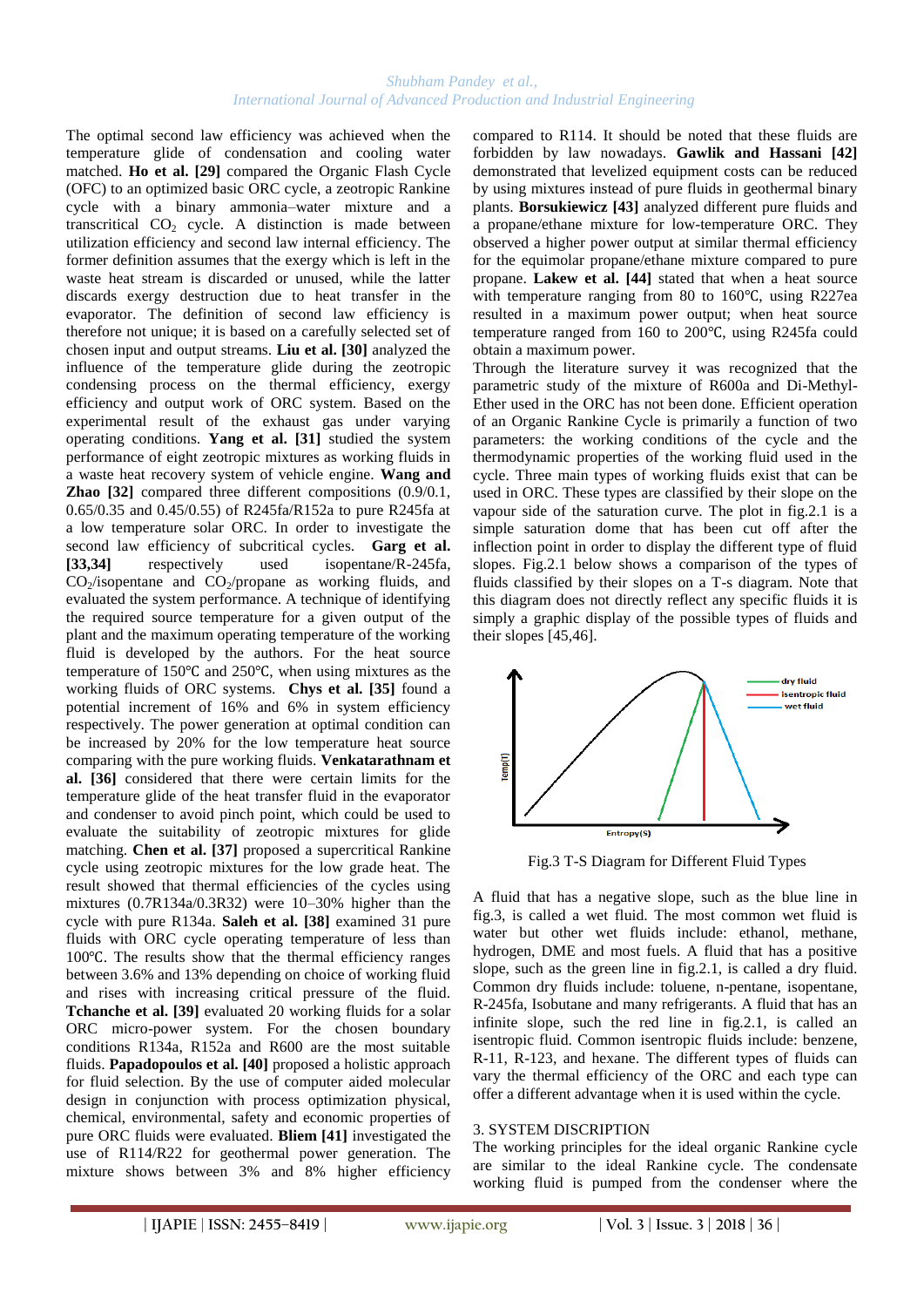pressure is low to the evaporator where the pressure is high. The process takes place at constant entropy. The high pressure liquid enters the evaporator and absorbs the thermal energy from heat source at constant pressure. In this process the refrigerant changes the phase from saturated liquid to saturated or superheated vapor. The external heat source can be waste heat from industry, geothermal heat, solar heat, biomass etc. The high pressure saturated or superheated vapor leaves the evaporator and expands through an expander at constant entropy to produce mechanical work. Under the expansion process, the pressure decreases to condenser pressure. After expansion process the working fluid leaves the expander and enters the condenser as unsaturated, saturated or superheated vapor depending on working conditions and the type of used working fluid. In the condenser, the working fluid condensates and changes phase to saturated or undercooled liquid with the help of a heat sink, and then the cycle is repeated.



Fig.4 Ideal and Real Organic Rankine Cycle

In the real cycle the compression and expansion processes are not isentropic and there are always some losses in the pump and the expander. The heat addition and heat rejection processes are not isobaric and there are always pressure losses in the piping system. The irreversibility affects very much the performance of the thermodynamic system.

In a real cycle, there are two main sources for entropy generation and these sources are external and internal. The internal entropy generation occurs due to

- Pressure drop because of friction in the system associated pipes
- Un-isentropic compression and expansion in the compressor or expander
- Internal transfer of energy over a finite temperature difference in the components.

And the external entropy generation occurs due to

- The mechanical losses during work transfer
- Heat transfer over the finite temperature difference

Organic Rankine cycle has the same working principles and main components (evaporator, condenser, expander and pump) as the steam Rankine cycle. The main difference between the two cycles is the working fluid utilized. Fig.5 shows the T-S diagram for a basic organic Rankine cycle and fig.6 shows the cycle layout[55-56].



Fig.5 T-S diagram of actual organic Rankine Cycle



Fig.6 Basic layout of organic Rankine cycle

| Ambient temperature $(T_0)$                                          | 298K             |
|----------------------------------------------------------------------|------------------|
| Inlet temperature of geothermal<br>heat source $(T_{in})$ [49]       | 393K             |
| Mass flow rate of geothermal<br>water $(m2)[50]$                     | $5 \text{ kg/s}$ |
| Inlet temperature of cold source<br>$(T_{ci})$                       | 293K             |
| Outlet temperature of cold<br>source $(T_{\rm co})$                  | 303K             |
| <b>Evaporating temperature</b><br>$(T_e)[50]$                        | 323K-373K        |
| Temperature difference at pinch<br>point $(\Delta T_{pp})$           | 10K              |
| Condensing temperature $(T_c)$                                       | 308K             |
| Isentropic efficiency of pump<br>$(n_n)$                             | 75%              |
| Isentropic efficiency of turbine<br>$(\eta_t)$                       | 85%              |
| Const. pressure specific heat of<br>geothermal water $(C_{pw})$ [51] | 4.31kJ/kgK       |

Table 1 Input Parameters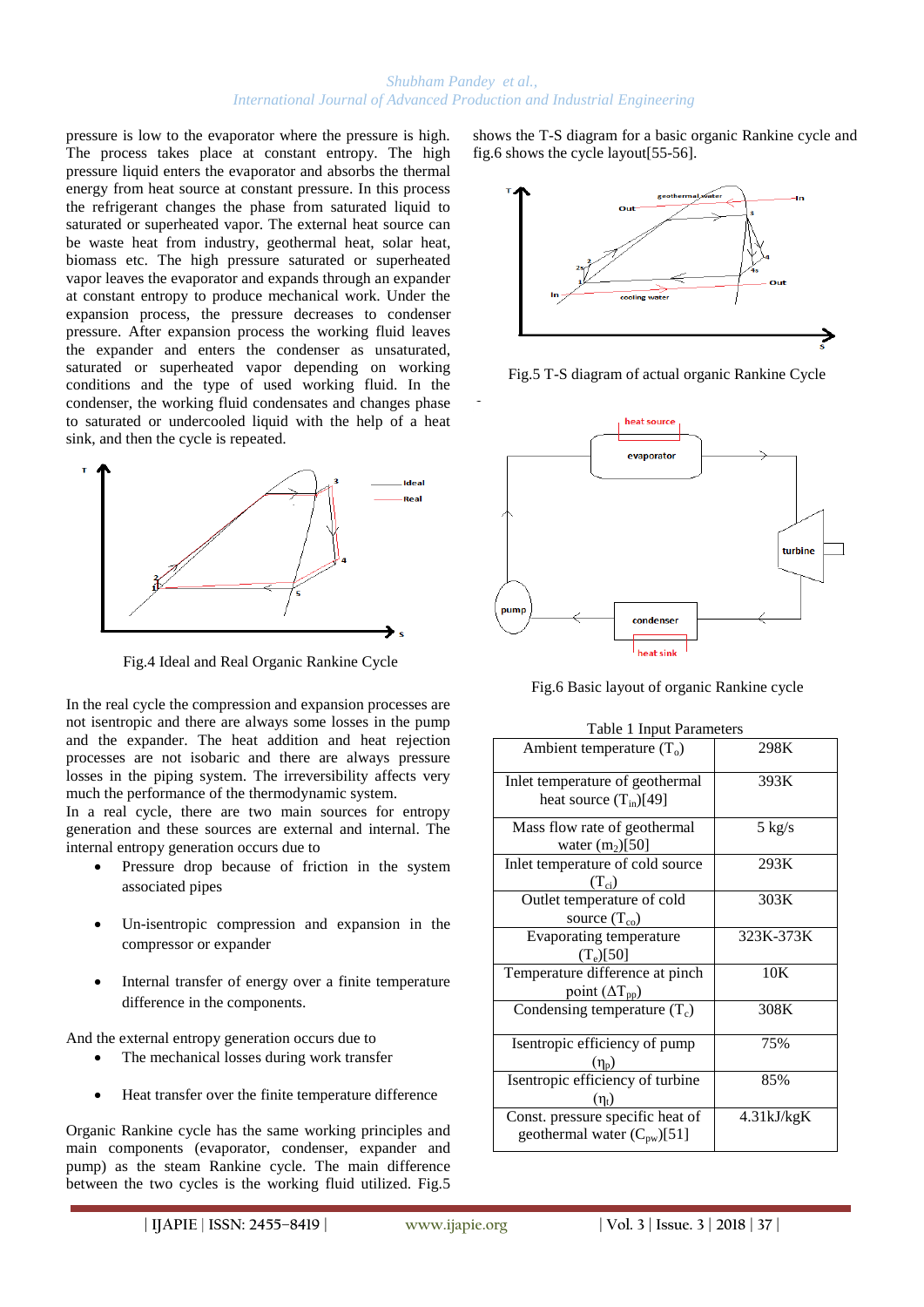| N  | NBP(    |                           | $\frac{1}{2}$<br>$P_c(k)$ | $\Omega$ | G    | Saf | Exp         |
|----|---------|---------------------------|---------------------------|----------|------|-----|-------------|
| a  |         | $T_c(^{\circ}\mathsf{C})$ | Pa)                       | D        | WP   | ety | ansi        |
| m  | C       |                           |                           | P        | (10) | Gro | on          |
| e  |         |                           |                           |          | 0    | up  | <b>Stat</b> |
|    |         |                           |                           |          | yr)  |     | e           |
| R  | $-11.7$ | 134.70                    | 36.3                      | $\theta$ | 20   | A3  | Dry         |
| 60 |         |                           |                           |          |      |     |             |
| 0a |         |                           |                           |          |      |     |             |
| D  | $-24.8$ | 127.23                    | 53.4                      | $\theta$ | 20   | A3  | Wet         |
| M  |         |                           |                           |          |      |     |             |
| E  |         |                           |                           |          |      |     |             |

Table2. Thermal physical properties of selected organic working fluids [45]

**NBP** is normal boiling temperature of fluid

- **Tc** is critical temperature of fluid
- **Pc** is critical pressure of fluid

**ODP** is ozone depletion potential of fluid

**GWP** is global warming potential of fluid

Expansion state is the state after the expansion in turbine The thermodynamics analysis of geothermal organic Rankine cycle using zeotropic mixture for the condition stated above, have been carried out by using software simulations, many thermal physical properties of zeotropic mixture at various state points have been obtained.

## 4. RESULTS AND DISCUSSION

The organic Rankine cycle (ORC) using geothermal water as heat source is analysed for temperature ranges of zeotropic mixture of organic fluids at the inlet to the evaporator by developing simulations on softwares. The performance parameters selected for the analysis are thermal efficiency, exergetic efficiency, net work output, irreversibility present in each component of system, mass flow rate of organic fluid etc. The performance of geothermal organic Rankine cycle using zeotropic mixture of R600a/DME is analysed on the basis of First law of thermodynamics (Energy analysis) and Second law of thermodynamics (Exergy analysis). By this analysis, several graphs are drawn by varying different parameters of ORC and after this comparison is made among them also.The analysis provide a useful picture that clearly shows the best possible thermal efficiency, exergetic efficiency, net work output etc for ORC for various evaporator inlet temperature and for different fraction of mass of Isobutane (R600a) and Dimethylether (DME).

Fig.7 to fig.12 show a variation of net work output of system against temperature of zeotropic mixture at the inlet to the evaporator for six different proportions. Fig.4.13 shows comparison of net work output of system against evaporator inlet temperature of mixture of R600a/DME for six different proportions. By using mixture in ratio of R600a/DME (0.8/0.2), the system gives 100.2kW net work output corresponding to 343K inlet temperature to the evaporator, which is maximum output among different proportions. Analysis revealed that for each different proportion of mixture, system gives the maximum net work output for temperature range of 343K-353K. After 353K net work output of system starts decreasing.



Fig.7 Net work output of system with temperature of mixture R600a/DME (0/1) at inlet to evaporator



Fig.8 Net work output of system with temperature of mixture R600a/DME (0.2/0.8) at inlet to evaporator



Fig.9 Net work output of system with temperature of mixture R600a/DME (0.4/0.6) at inlet to evaporator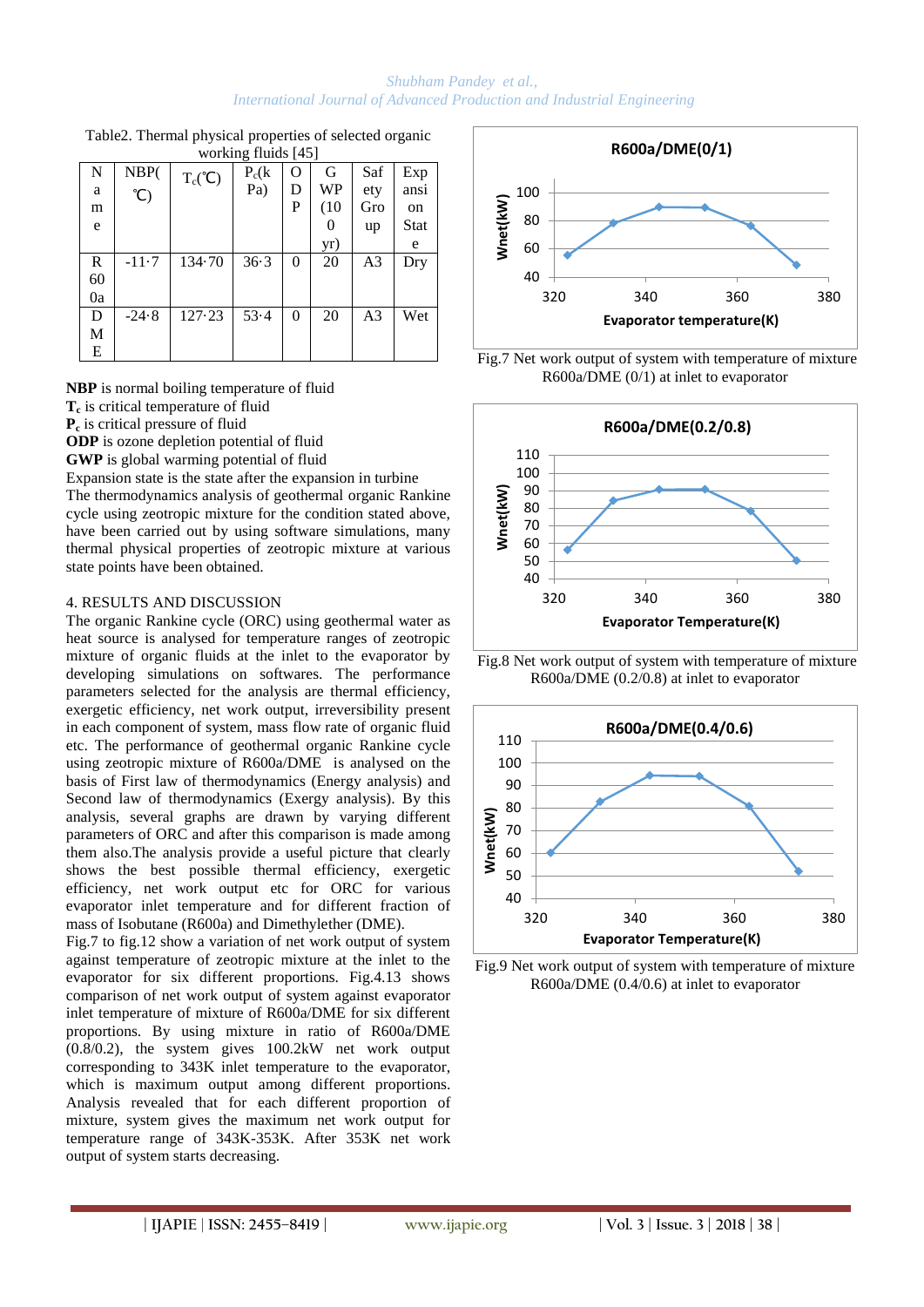

Fig.10 Net work output of system with temperature of mixture R600a/DME (0.6/0.4) at inlet to evaporator



mixture R600a/DME (0.8/0.2) at inlet to evaporator



Fig.12 Net work output of system with temperature of mixture R600a/DME (1/0) at the inlet to the evaporator



Fig.4.13 Comparison of variation of net work output of system against inlet temperature to evaporator of mixture for six different proportions

Table 3. Comparison of net work output with different inlet temperature to evaporator for each proportion of mixture of R600a/DME

| R600a/DME    |                      |                                     |        |        |              |      |  |  |  |
|--------------|----------------------|-------------------------------------|--------|--------|--------------|------|--|--|--|
| <b>Inlet</b> | Net work output (kW) |                                     |        |        |              |      |  |  |  |
| temperatur   |                      |                                     |        |        |              |      |  |  |  |
| e            |                      | Proportions of mixture of R600a/DME |        |        |              |      |  |  |  |
| Tо           | 0/1                  | 0.2/0.                              | 0.4/0. | 0.6/0. | 0.8/0.       | 1/0  |  |  |  |
| evaporator(  |                      | $\boldsymbol{4}$                    | 6      | 4      | $\mathbf{2}$ |      |  |  |  |
| $\mathbf{K}$ |                      |                                     |        |        |              |      |  |  |  |
| 323          | 55.6                 | 56.37                               | 60.28  | 66.19  | 69           | 55.7 |  |  |  |
|              |                      |                                     |        |        |              |      |  |  |  |
|              | 1                    |                                     |        |        |              | 6    |  |  |  |
| 333          | 78.3                 | 84.35                               | 82.95  | 88.13  | 90.17        | 79.1 |  |  |  |
|              |                      |                                     |        |        |              | 6    |  |  |  |
|              |                      |                                     |        |        |              |      |  |  |  |
| 343          | 89.7                 | 90.69                               | 94.56  | 98.75  | 100.2        | 91.0 |  |  |  |
|              | 5                    |                                     |        |        |              | 7    |  |  |  |
| 353          | 89.4                 | 90.81                               | 94.24  | 97.61  | 98.39        | 91.1 |  |  |  |
|              | 5                    |                                     |        |        |              |      |  |  |  |
|              |                      |                                     |        |        |              |      |  |  |  |
| 363          | 76.5                 | 78.49                               | 81.01  | 83.41  | 83.53        | 77.9 |  |  |  |
|              | $\overline{2}$       |                                     |        |        |              | 8    |  |  |  |
|              |                      |                                     |        |        |              |      |  |  |  |
| 373          | 48.6                 | 50.37                               | 52.09  | 53.27  | 52.67        | 49.3 |  |  |  |
|              | 3                    |                                     |        |        |              |      |  |  |  |
|              |                      |                                     |        |        |              |      |  |  |  |

Fig.14 to fig.4.19 show a variation of thermal efficiency against inlet temperature of zeotropic mixture to the evaporator for six proportions of mass of R600a/DME (0/1, 0.2/0.8, 0.4/0.6, 0.6/0.4, 0.8/0.2, 1/0) respectively. By increasing inlet temperature of zeotropic mixture to the evaporator, heat rejection reduces and output of turbine increases, due to which thermal efficiency of system continuously increases. Fig.4.20 shows the comparison of thermal efficiency against evaporator temperature for all six proportions. Amongst all the selected proportions, R600a/DME (0.6/0.4) has the maximum thermal efficiency about 12.81% corresponding to 373K temperature of zeotropic mixture at the inlet to evaporator. R600a/DME (0/1) has second best thermal efficiency about 12.74% among these six proportions corresponding to 373K evaporator temperature. R600a/DME (1/0) has least 3.82% thermal efficiency corresponding to 323K temperature at inlet to the evaporator.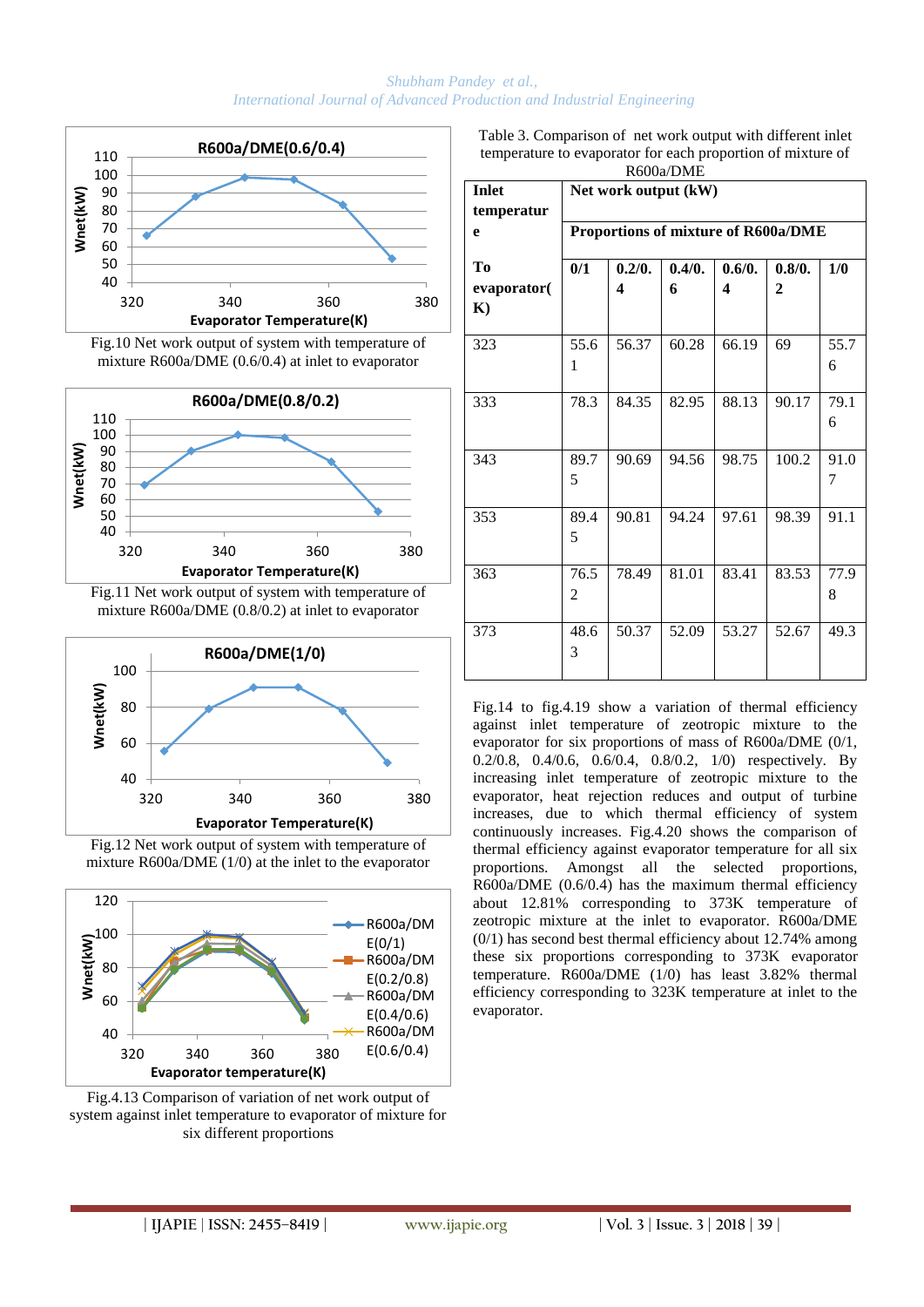

Fig.14 Variation of thermal efficiency with temperature of mixture R600a/DME (0/1) at inlet to evaporator



Fig.15 Variation of thermal efficiency with temperature of mixture R600a/DME (0.2/0.8) at inlet to evaporator





















Table4. Comparison of thermal efficiency with different inlet temperature to evaporator for each proportion of mixture of

| R600a/DME    |     |                                             |  |  |  |  |  |  |  |
|--------------|-----|---------------------------------------------|--|--|--|--|--|--|--|
| <b>Inlet</b> |     | Thermal efficiency (%)                      |  |  |  |  |  |  |  |
| temperatur   |     |                                             |  |  |  |  |  |  |  |
| е<br>Tо      |     | Proportions of mixture of R600a/DME         |  |  |  |  |  |  |  |
| evaporator(  | 0/1 | 0.4/0.<br>0.2/0.<br>0.8/0.<br>0.6/0.<br>1/0 |  |  |  |  |  |  |  |
|              |     |                                             |  |  |  |  |  |  |  |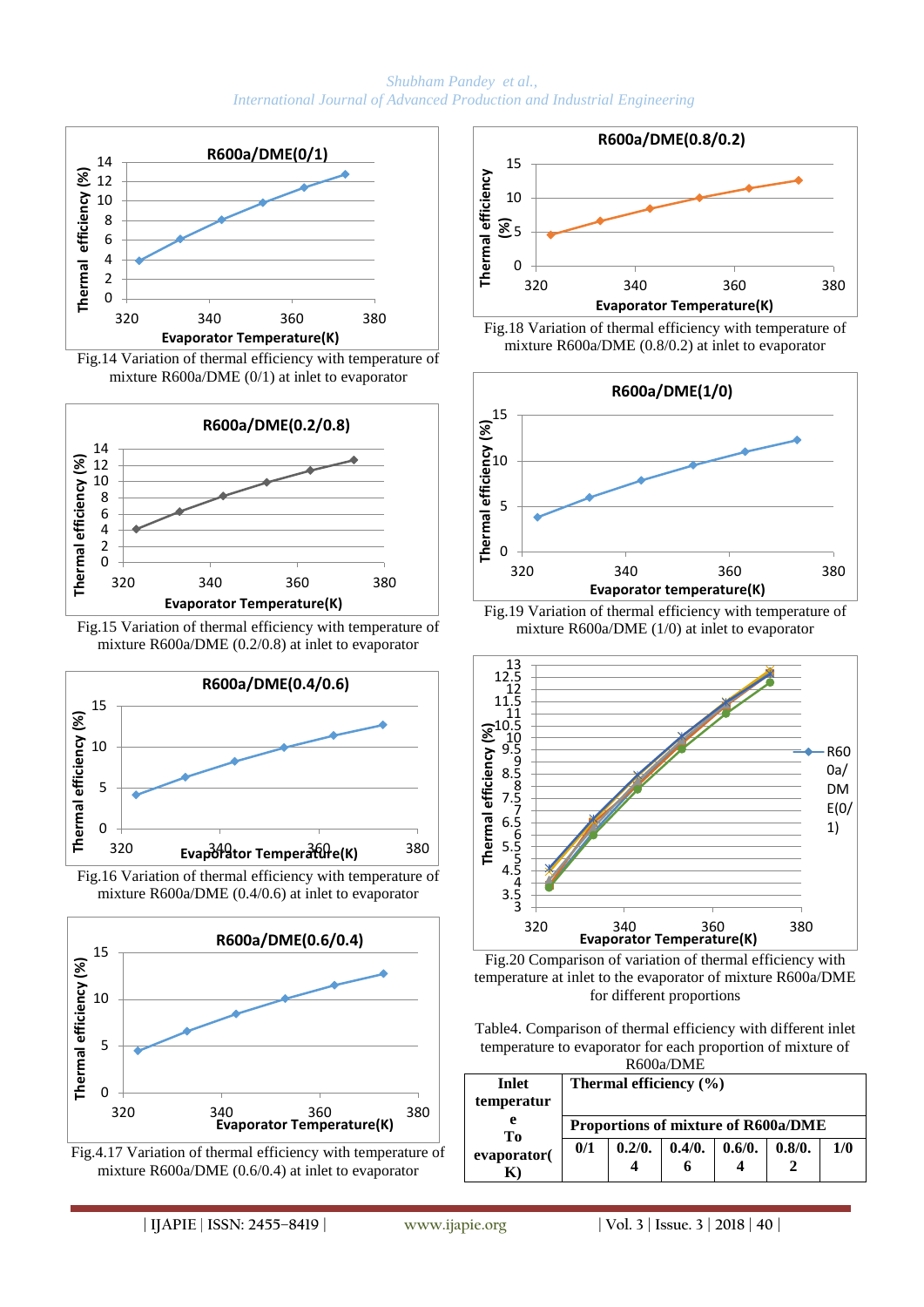*Shubham Pandey et al., International Journal of Advanced Production and Industrial Engineering*

| 323 | 3.88<br>8 | 3.935 | 4.135 | 4.472 | 4.621 | 3.82<br>2 |
|-----|-----------|-------|-------|-------|-------|-----------|
| 333 | 6.10<br>8 | 6.168 | 6.3   | 6.581 | 6.671 | 5.98<br>3 |
| 343 | 8.08<br>5 | 8.128 | 8.222 | 8.433 | 8.475 | 7.86<br>9 |
| 353 | 9.83<br>5 | 9.839 | 9.905 | 10.06 | 10.07 | 9.53<br>1 |
| 363 | 11.3<br>9 | 11.33 | 11.38 | 11.5  | 11.47 | 11        |
| 373 | 12.7<br>4 | 12.59 | 12.67 | 12.81 | 12.64 | 12.3<br>9 |

Fig.21 to fig.26 show a variation of exergetic efficiency of system against temperature of mixture (R600a/DME) at the inlet to the evaporator for six different proportions. Fig.27 shows comparison in exergetic efficiency for all six proportions of R600a/DME against evaporator inlet temperature. By increasing inlet temperature to evaporator, exergetic efficiency of system continuously increases upto an optimum temperature.Amongst all selected proportions, R600a/DME (0.6/0.4) has the maximum exergetic efficiency about 54.3% corresponding to 373K inlet temperature to the evaporator. R600a/DME (0.4/0.6) has second best exergetic efficiency about 53.91% corresponding to 373K inlet temperature to the evaporator. R600a/DME (1/0) has least exergetic efficiency of system corresponding to 323K temperature of mixture at the inlet to the evaporator.



Fig.21 Variation of exergetic efficiency with temperature of mixture R600a/DME (0/1) at inlet to evaporator



Fig.22 Variation of exergetic efficiency with temperature of mixture R600a/DME (0.2/0.8) at inlet to evaporator







Fig.24 Variation of exergetic efficiency with temperature of mixture R600a/DME (0.6/0.4) at inlet to evaporator



Fig.25 Variation of exergetic efficiency with temperature of mixture R600a/DME (0.8/0.2) at inlet to evaporator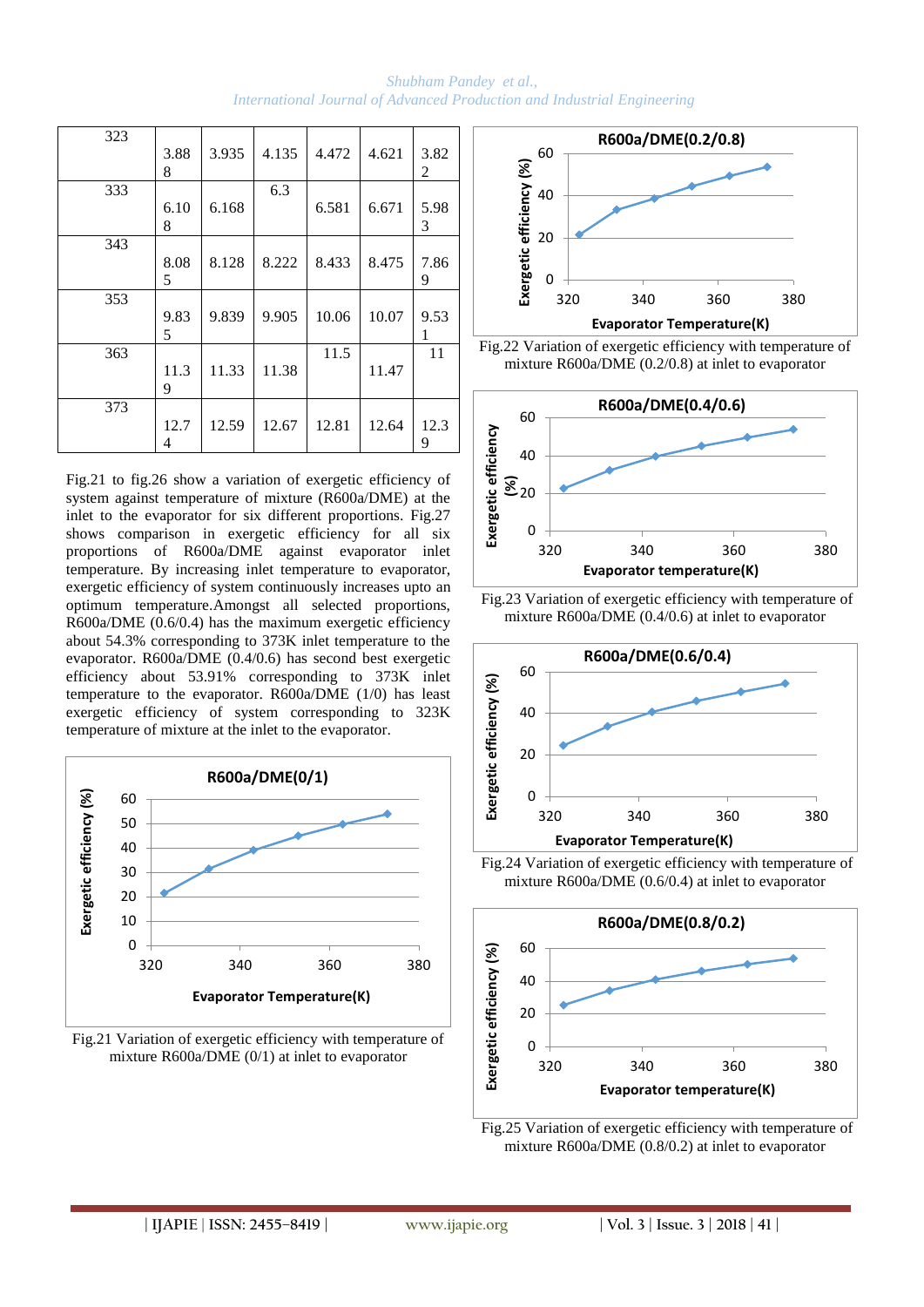

Fig. 26 Variation of exergetic efficiency with temperature of mixture R600a/DME (1/0) at inlet to evaporator



Fig.27 Comparison of variation of exergetic efficiency with temperature at inlet to the evaporator of mixture R600a/DME for different proportions

Table 5. Comparison of exergetic efficiency with different inlet temperature to evaporator for each proportion of mixture .<br>of D600a/DME

| <u>ULINUVALIMIL</u> |      |                                     |        |        |        |      |  |  |  |
|---------------------|------|-------------------------------------|--------|--------|--------|------|--|--|--|
| <b>Inlet</b>        |      | Exergetic efficiency $(\% )$        |        |        |        |      |  |  |  |
| temperatur          |      |                                     |        |        |        |      |  |  |  |
| e                   |      | Proportions of mixture of R600a/DME |        |        |        |      |  |  |  |
| Tо                  | 0/1  | 0.2/0.                              | 0.4/0. | 0.6/0. | 0.8/0. | 1/0  |  |  |  |
| evaporator          |      |                                     | 6      |        | 2      |      |  |  |  |
| $\bf K$             |      |                                     |        |        |        |      |  |  |  |
| 323                 | 21.3 | 21.51                               | 22.7   | 24.53  | 25.38  | 21.0 |  |  |  |
|                     | 9    |                                     |        |        |        | 8    |  |  |  |
| 333                 | 31.3 | 33.34                               | 32.27  | 33.7   | 34.24  | 30.8 |  |  |  |
|                     | 6    |                                     |        |        |        | 4    |  |  |  |
| 343                 | 38.9 | 38.7                                | 39.58  | 40.62  | 40.95  | 38.1 |  |  |  |
|                     | 9    |                                     |        |        |        | 9    |  |  |  |
| 353                 | 44.8 | 44.5                                | 45.14  | 45.94  | 46.11  | 43.8 |  |  |  |
|                     |      |                                     |        |        |        | 4    |  |  |  |
| 363                 | 49.6 | 49.39                               | 49.67  | 50.29  | 50.3   | 48.3 |  |  |  |
|                     | 2    |                                     |        |        |        |      |  |  |  |
| 373                 | 53.8 | 53.67                               | 53.91  | 54.3   | 53.89  | 52.0 |  |  |  |
|                     | 6    |                                     |        |        |        | 9    |  |  |  |

Fig.4.28 to fig.4.33 show a variation of irreversibility present in each component of system and total irreversibility present in system against mass fraction of more volatile component, which is Isobutane (R600a) for a range of inlet temperature (323K to 373K) to the evaporator. From the mathematical analysis graphs show that total irreversibility present in the system isapproximately constant for each using mass fraction of isobutane, but irreversibility present in evaporator is minimum, when we select the mass fraction of isobutane is around 0.6 and irreversibility present in condenser is maximum for same mass fraction (around 0.6) of isobutane.If we talk about irreversibility present in pump and turbine, which is approximately constant throughout for each mass fraction of R600a.



Fig.28 Variation of irreversibility present in system for 323K inlet temperature to evaporator against mass fraction of R600a

Table 6. Irreversibility rate in each component of system for different proportions of mixture (R600a/DME) at 323K inlet temperature to evaporator

| <b>Different</b><br>proportion<br>s of |           | Irreversibility rate (kW) |                      |             |           |  |  |  |  |
|----------------------------------------|-----------|---------------------------|----------------------|-------------|-----------|--|--|--|--|
| mixture<br>(R600a/D<br>ME)             | Tot<br>al | <b>Evaporat</b><br>or     | <b>Condens</b><br>er | Turbi<br>ne | Pum<br>p  |  |  |  |  |
| 0/1                                    | 204.<br>3 | 148.3                     | 44.60                | 9.496       | 1.89<br>8 |  |  |  |  |
| 0.2/0.8                                | 205.<br>2 | 134.7                     | 58.97                | 9.576       | 2.01<br>9 |  |  |  |  |
| 0.4/0.6                                | 207.<br>4 | 117.6                     | 78.10                | 9.507       | 2.13<br>4 |  |  |  |  |
| 0.6/0.4                                | 209.<br>3 | 111                       | 86.46                | 9.573       | 2.21<br>3 |  |  |  |  |
| 0.8/0.2                                | 209.<br>2 | 129                       | 68.54                | 9.62        | 2.03      |  |  |  |  |
| 1/0                                    | 208.<br>8 | 151.9                     | 45.75                | 9.429       | 1.64<br>3 |  |  |  |  |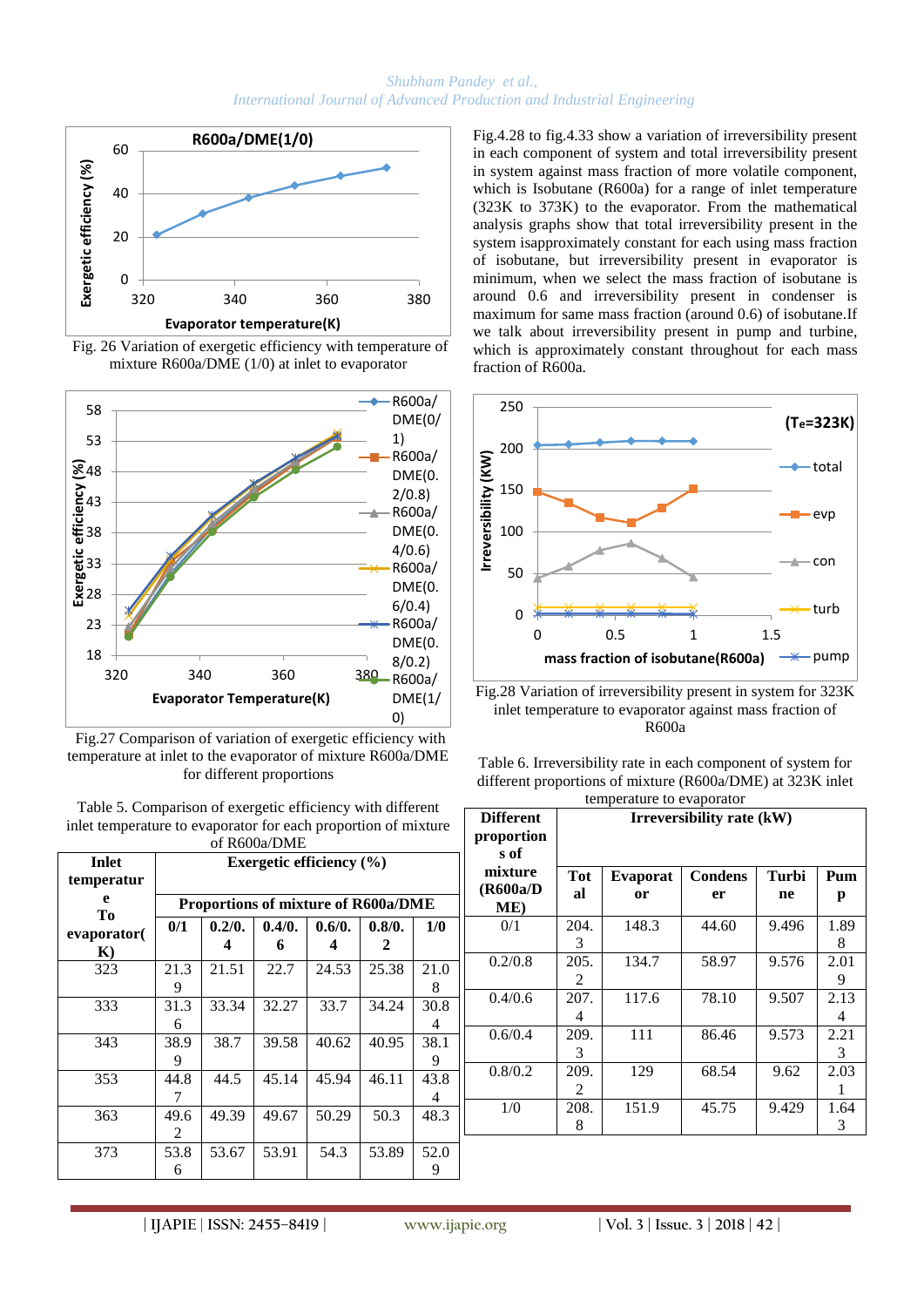

Fig. 29 Variation of irreversibility present in system for 333K inlet temperature to evaporator against mass fraction of R600a

Fig. 29 Variation of irreversibility present in system for 333K inlet temperature to evaporator against mass fraction of  $R600a$ 

|                                        | wood                      |                 |         |       |           |  |  |  |
|----------------------------------------|---------------------------|-----------------|---------|-------|-----------|--|--|--|
| <b>Different</b><br>proportion<br>s of | Irreversibility rate (kW) |                 |         |       |           |  |  |  |
| mixture                                | Tot                       | <b>Evaporat</b> | condens | Turbi | Pum       |  |  |  |
| (R600a/D<br>ME)                        | al                        | or              | er      | ne    | р         |  |  |  |
| 0/1                                    | 171.<br>4                 | 116             | 39.05   | 13.37 | 2.91      |  |  |  |
| 0.2/0.8                                | 173                       | 104.4           | 51.88   | 13.52 | 3.14<br>0 |  |  |  |
| 0.4/0.6                                | 169.<br>$\mathcal{L}$     | 86.92           | 68.78   | 13.39 | 3.14<br>3 |  |  |  |
| 0.6/0.4                                | 176.<br>8                 | 83.32           | 76.4    | 13.83 | 3.29<br>7 |  |  |  |
| 0.8/0.2                                | 179                       | 101.5           | 60.86   | 13.52 | 3.09<br>3 |  |  |  |
| 1/0                                    | 177.<br>5                 | 120.9           | 40.82   | 13.30 | 2.51<br>5 |  |  |  |



Fig.30 Variation of irreversibility present in system for 343K inlet temperature to evaporator against mass fraction of R600a

Table 8. Irreversibility rate in each component of system for different proportions of mixture (R600a/DME) at 343K inlet temperature to evaporator

| <b>Differen</b><br>t<br>proporti     | Irreversibility rate (kW) |                |               |             |          |  |  |  |
|--------------------------------------|---------------------------|----------------|---------------|-------------|----------|--|--|--|
| ons of<br>mixture<br>(R600a/<br>DME) | <b>Total</b>              | Evapo<br>rator | conden<br>ser | Turbi<br>ne | Pum<br>р |  |  |  |
| 0/1                                  | 140.4                     | 88.52          | 33.1          | 15.33       | 3.495    |  |  |  |
| 0.2/0.8                              | 142.8                     | 79.29          | 44.23         | 15.51       | 3.726    |  |  |  |
| 0.4/0.6                              | 147                       | 68.58          | 59.12         | 15.42       | 3.889    |  |  |  |
| 0.6/0.4                              | 150.3                     | 65.2           | 65.76         | 15.44       | 3.939    |  |  |  |
| 0.8/0.2                              | 149.7                     | 78.22          | 52.4          | 15.49       | 3.593    |  |  |  |
| 1/0                                  | 147.4                     | 94.02          | 35.32         | 15.19       | 2.897    |  |  |  |



Fig. 31 Variation of irreversibility present in system for 353K inlet temperature to evaporator against mass fraction of R600a

Table9. Irreversibility rate in each component of system for different proportions of mixture (R600a/DME) at 353K inlet temperature to evaporator

| <b>Different</b><br>proportion<br>s of |           | Irreversibility rate (kW) |               |             |           |  |  |  |  |
|----------------------------------------|-----------|---------------------------|---------------|-------------|-----------|--|--|--|--|
| mixture<br>(R600a/D<br>ME)             | Tot<br>al | Evapora<br>tor            | conden<br>ser | Turbi<br>ne | Pum<br>p  |  |  |  |  |
| 0/1                                    | 109.<br>9 | 64.59                     | 26.6          | 15.27       | 3.43<br>3 |  |  |  |  |
| 0.2/0.8                                | 112.      | 57.83                     | 35.8          | 15.49       | 3.62      |  |  |  |  |
| 0.4/0.6                                | 117.<br>3 | 50.09                     | 48.14         | 15.39       | 3.71      |  |  |  |  |
| 0.6/0.4                                | 121       | 48.09                     | 53.67         | 15.40       | 3.82      |  |  |  |  |
| 0.8/0.2                                | 119.<br>9 | 58.18                     | 42.84         | 15.42       | 3.49<br>7 |  |  |  |  |
| 1/0                                    | 116.      | 69.87                     | 28.97         | 15.10       | 2.76      |  |  |  |  |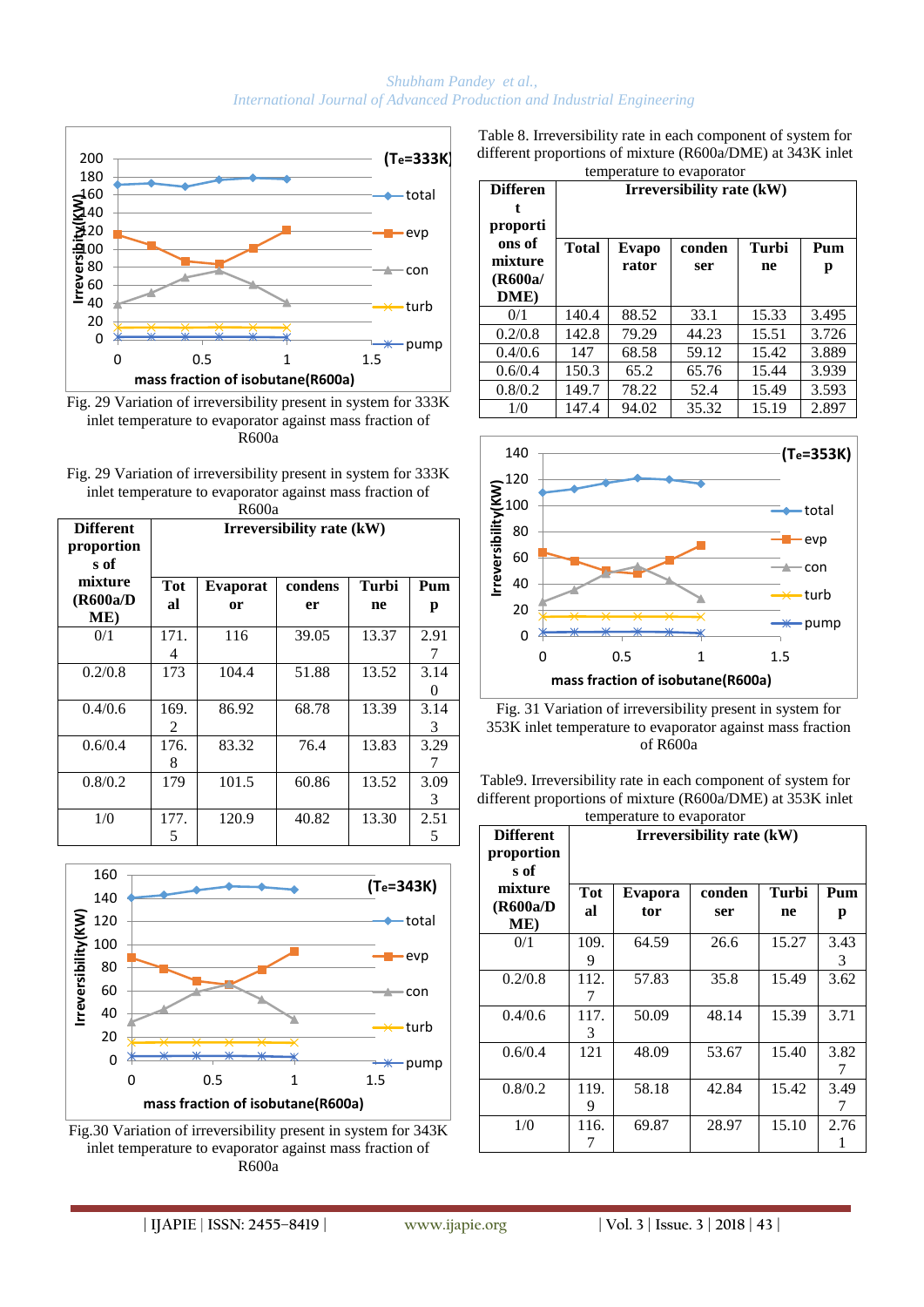

Fig. 32 Variation of irreversibility present in system for 363K inlet temperature to evaporator against mass fraction of  $R600a$ 

Table10. Irreversibility rate in each component of system for different proportions of mixture (R600a/DME) at 363K inlet temperature to evaporator

| temperature to evaporator |                           |        |       |        |       |  |  |
|---------------------------|---------------------------|--------|-------|--------|-------|--|--|
| Different                 | Irreversibility rate (kW) |        |       |        |       |  |  |
| proportions               |                           |        |       |        |       |  |  |
| of mixture                |                           |        |       |        |       |  |  |
| (R600a/D)                 | Total                     | Evapor | conde | Turbin | Pump  |  |  |
| ME)                       |                           | ator   | nser  | e      |       |  |  |
| 0/1                       | 77.69                     | 42.77  | 19.32 | 13.07  | 2.532 |  |  |
| 0.2/0.8                   | 80.7                      | 38.54  | 26.24 | 13.28  | 2.636 |  |  |
| 0.4/0.6                   | 85.23                     | 33.78  | 35.56 | 13.17  | 2.721 |  |  |
| 0.6/0.4                   | 88.35                     | 32.74  | 39.68 | 13.19  | 1.932 |  |  |
| 0.8/0.2                   | 87.01                     | 39.64  | 31.64 | 13.17  | 2.548 |  |  |
| 1/0                       | 83.45                     | 47.17  | 21.40 | 12.85  | 2.023 |  |  |



Fig.33 Variation of irreversibility present in system for 373K inlet temperature to evaporator against mass fraction of R600a

Table11. Irreversibility rate in each component of system for different proportions of mixture (R600a/DME) at 373K inlet temperature to evaporator

|                  | temperature to evaporatur |        |       |        |       |  |  |  |  |
|------------------|---------------------------|--------|-------|--------|-------|--|--|--|--|
| <b>Different</b> | Irreversibility rate (kW) |        |       |        |       |  |  |  |  |
| proportions      |                           |        |       |        |       |  |  |  |  |
| of mixture       |                           |        |       |        |       |  |  |  |  |
| (R600a/DM)       | Total                     | Evapor | conde | Turbin | Pump  |  |  |  |  |
| E)               |                           | ator   | nser  | e      |       |  |  |  |  |
| 0/1              | 41.66                     | 21.68  | 10.81 | 8.304  | 0.872 |  |  |  |  |
| 0.2/0.8          | 43.91                     | 19.77  | 14.87 | 8.486  | 0.783 |  |  |  |  |
| 0.4/0.6          | 47.05                     | 17.57  | 20.38 | 8.368  | 0.731 |  |  |  |  |
| 0.6/0.4          | 49.19                     | 17.26  | 22.69 | 8.421  | 0.811 |  |  |  |  |
| 0.8/0.2          | 51.21                     | 22.42  | 17.96 | 8.361  | 0.911 |  |  |  |  |
| 1/0              | 45.34                     | 24.40  | 12.06 | 8.093  | 0.791 |  |  |  |  |

### 5. CONCLUSION

An extensive First law (energy) and Second law (exergy) analysis of geothermal organic Rankine cycle using zeotropic mixture of R600a and DME in different mass proportions has been presented.

Conclusions are summarised as follows:

- 1. Thermal efficiency (First law efficiency) and Exergetic efficiency (Second law efficiency) of organic rankine cycle increases with temperature of mixture at inlet to the evaporator.
- 2. Mixture ratio R600a/DME (0.8/0.2) gives maximum net work output corresponding to 343K inlet temperature to evaporator.
- 3. Irreversibility present in evaporator is minimum at optimal mass proportion of mixture R600a/DME (0.6/0.4) and irreversibility in condenser is maximum corresponding to mass proportion R600a/DME (.6/.4).
- 4. By this analysis, it is found that total irreversibility present in system is approximately constant for each mass ratio of mixture.
- 5. By this analysis, also found that mass flow rate of mixture goes on increasing with inlet temperature to evaporator due to which size of turbine increases. Therefore R600a/DME (0.6/0.4) can select as optimal mixing ratio for each inlet temperature to evaporator.
- 6. R600a/DME (0.8/0.2) can be considered as best option among six different mass proportions because this mass ratio gives the maximum net work output corresponding to an optimal evaporating temperature. Amongst all selected proportions, R600a/DME (0.6/0.4) has maximum thermal efficiency corresponding to 373K inlet temperature to evaporator and R600a/DME (0.6/0.4) has maximum exergetic efficiency corresponding to 373K inlet temperature to evaporator also.

Further investigation should be carried out of regenerative and superheated ORC by using this zeotropic mixture. Actual organic Rankine cycle should be studied for this system by considering pressure drop in condenser and evaporator. By varying the evaporator and condenser pressure of system, the First law and Second law analysis should be studied.

### **REFERENCES**

- [1] [http://www.kgraenergy.com/technical/organic](http://www.kgraenergy.com/technical/organic-rankine-cycle-history)[rankine-cycle-history.](http://www.kgraenergy.com/technical/organic-rankine-cycle-history)
- [2] [http://theenergylibrary.com](http://theenergylibrary.com/)
- [3] [http://www.clean-energy](http://www.clean-energy-ideas.com/geothermal_power.html)[ideas.com/geothermal\\_power.html.](http://www.clean-energy-ideas.com/geothermal_power.html)
- [4] Angelino G, Paliano P. Multicomponent working fluids for organic Rankine cycles (ORCs). Energy 1998;23,449–63.
- [5] Kaila and Krishna, 1992; Gupta, 1981; Ravi Shanker, 1988, G.S.I., 1987; G.S.I., 1991.
- [6] Giggenbach, 1976; Giggenbach et al., 1983; Nevada and Rao, 1991; Chandrasekharam et al., 1989; 1992; 1996. Chandrasekharam and Antu, 1995;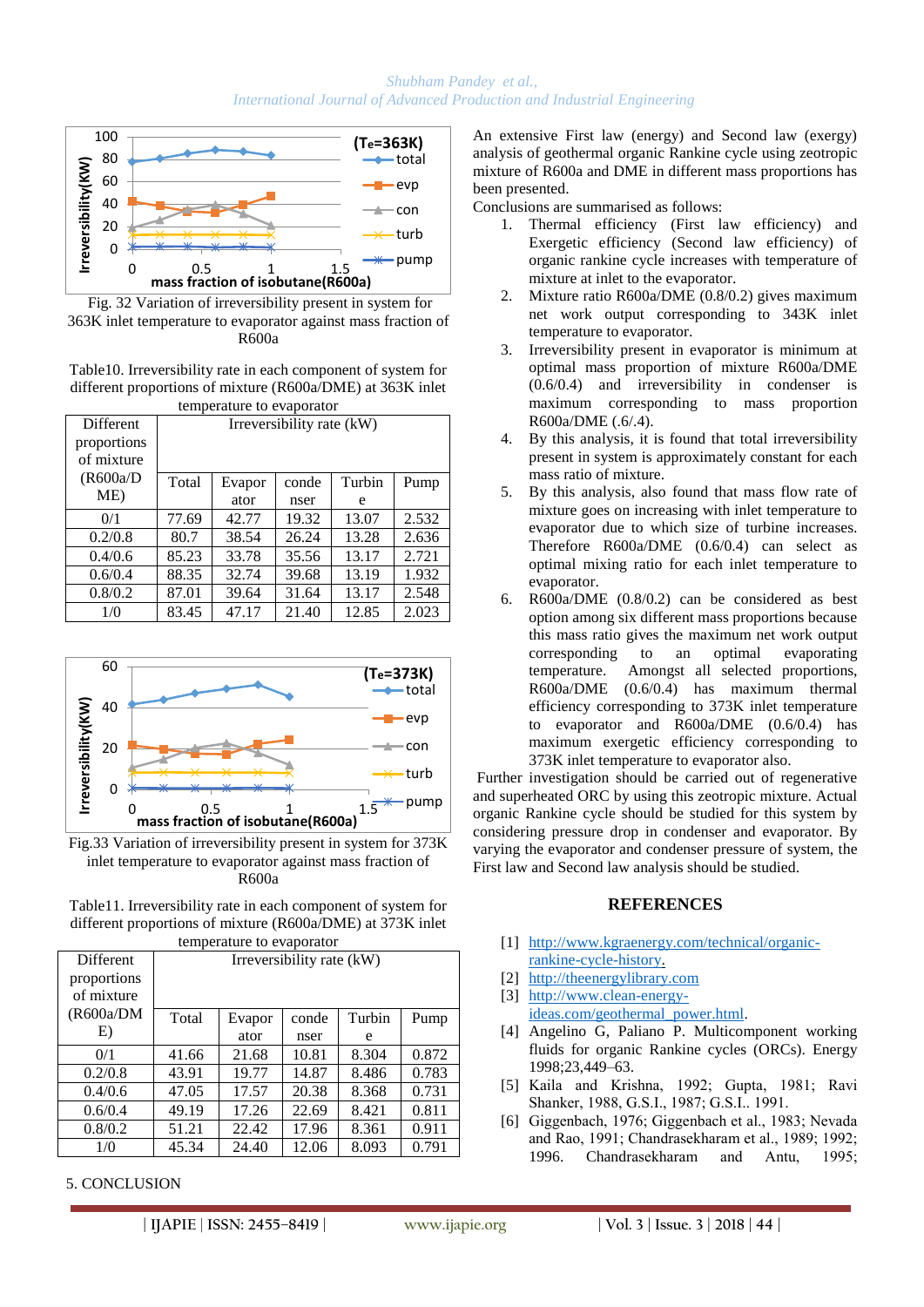Chandrasekharam and Jayaprakash, 1996; Chandrasekharam et al., (1997).

- [7] Heberle F, Preibinger M, Brüggemann D. Zeotropic mixtures as working fluids in Organic Rankine Cycles for low-enthalpy geothermal resources. Renew Energy 2012;37:364–70.
- [8] Baik YJ, Kim M, Chang KC, Lee YS, Yoon HK. Power enhancement potential of a mixture transcritical cycle for a low-temperature geothermal power generation. Energy 2012;47:70–6.
- [9] Liu Q, Duan YY, Yang Z. Effect of condensation temperature glide on the performance of organic Rankine cycles with zeotropic mixture working fluids. Appl Energy 2014;115:394–404.
- [10]Papadopoulos AI, Stijepovic M, Linke P. On the systematic design and selection of optimal working fluids for Organic Rankine Cycles. Appl. Therm. Eng 2010; 30:760-9.
- [11]Demuth. O. Analyses of mixed hydrocarbon binary thermodynamic cycles for moderate temperature geothermal resources. Intersociety energy conversion engineering conference, Atlanta (USA); 1981.
- [12]Heberle F, Brüggemann D. Exergy based fluid selection for a geothermal Organic Rankine Cycle for combined heat and power generation. Appl Therm Eng 2010;30:1326–32.
- [13]Kim K, Ko H, Kim S. Analysis of cogeneration system in series circuit based on regenerative Organic Rankine Cycle. Adv Mater Res 2012;505:519–23.
- [14]A.Borsukiewicz-Gozdur, W. Nowak, Comparative analysis of natural and synthetic refrigerants in application to low temperature Clausius-Rankine cycle, Energy 32 (04) (2007) 344-352.
- [15]Habka M, Ajib S. Determination and evaluation of the operation characteristics for two configurations of combined heat and power systems depending on the heating plant parameters in low-temperature geothermal applications. Energy Convers Manage December 2013;76:996–1008.
- [16]Guo T, Wang HX, Zhang SJ. Fluids and parameters optimization for a novel cogeneration system driven by low-temperature geothermal sources. Energy 2011;36:2639–49.
- [17]T.C. Hung, S.K. Wang, C.H. Kuo, B.S. Pei, K.F. Tsai, A study of organic working fluids on system efficiency of an ORC using low-grade energy sources, Energy 35 (2010) 1403–1411.
- [18]B.F. Tchanche, G. Papadakis, G. Lambrinos, A. Frangoudakis, Fluid selection for a low temperature solar organic Rankine cycle, Appl. Therm. Eng. 29 (2009) 2468–2476.
- [19]F.Heberle, M. Preibinger, D. Brüggemann, Zeotropic mixtures as working fluids in organic Rankine cycles for low-enthalpy geothermal resources, Renew. Energy 37 (2012) 364–370.
- [20]T.Deethayat, T. Kiatsirriroat, Reduction of Irreversibilities in organic Rankine cycle by non

azeotropic working fluid, in: Proceedings of the STISWB V Conference, LuangPrabang, Lao PDR 2013, p. 55.

- [21]J.K. Wang, L. Zhao, X.D. Wang, A comparative study of pure and zeotropic mixtures in low temperature solar Rankine cycle, Appl. Energy 87 (2010) 3366–3373.
- [22]Fiaschi D, Tempesti D, Manfrida G, Di Rosa D. Absorption heat transformer (AHT) as a way to enhance low enthalpy geothermal resources. In: Proceeding of ECOS  $(2012)$  the  $25<sup>th</sup>$  international conference. Perugia, Italy; June 26–29 2012.
- [23]Gozdur A, Nowak W. Comparative analysis of natural and synthetic refrigerants in application to low temperature Clausius–Rankine Cycle. Chair of Heat Engineering, al. Piasto'w 19, 70-310 Szczecin, Poland; 31 October 2005.
- [24]Li T, Zhu J, Zhang W. Comparative analysis of series and parallel geothermal systems combined power, heat and oil recovery in oilfield. Appl Therm Eng 2013;50:1132–41.
- [25]Tempesti D, Fiaschi D, Gabuzzini F. Thermoeconomic assessment of a micro CHP system fuelled by geothermal and solar energy. In: Proceeding of ECOS (2012) the 25th international conference. Perugia, Italy; June 26–29 2012.
- [26]Khennich M, Galanis N, Sorin M. Comparison of combined heat and powersystems using an Organic Rankine Cycle and a low-temperature heat source. Int J Low-Carbon Technol 2013.
- [27]Mago PJ, Srinivasan KK, Chamra LM, Somayaji C.An examination of exergy destruction in organic rankine cycle. Int J Energy Res 2008;32(10):926– 38. http://dx.doi.org/10.1002/er.1406.
- [28]Roy J, Mishra M, Misra A. Parametric optimization and performance analysis of a waste heat recovery system using organic rankine cycle. Energy 2010;35(12):5049–62. [http://dx.doi.org/10.1016/j.energy.2010.08.013.](http://dx.doi.org/10.1016/j.energy.2010.08.013)
- [29]Heberle F, Preißinger M, Brüggemann D. Zeotropic mixtures as working fluids in organic rankine cycles for low-enthalpy geothermal resources. Renew Energy 2012;37(1):364–70. [http://dx.doi.org/10.1016/j.renene.2011.06.044.](http://dx.doi.org/10.1016/j.renene.2011.06.044)
- [30]Ho T, Mao SS, Greif R. Comparison of the organic flash cycle (OFC) to other advanced vapor cycles for intermediate and high temperature waste heat reclamation and solar thermal energy. Energy 2012;42(1):213–23. http:// Fig. 1dx.doi.org/10.1016/j.energy.2012.03.067.
- [31]Liu Q, Duan Y, Yang Z. Effect of condensation temperature glide on the performance of organic Rankine cycles with zeotropic mixture working fluids. Appl Energy 2014;115:394–404.
- [32]Yang K, Zhang H, Wang Z, Zhang J, Yang F, Wang E, et al. Study of zeotropic mixtures of ORC (organic Rankine cycle) under engine various operating conditions. Energy 2013;58:494–510.